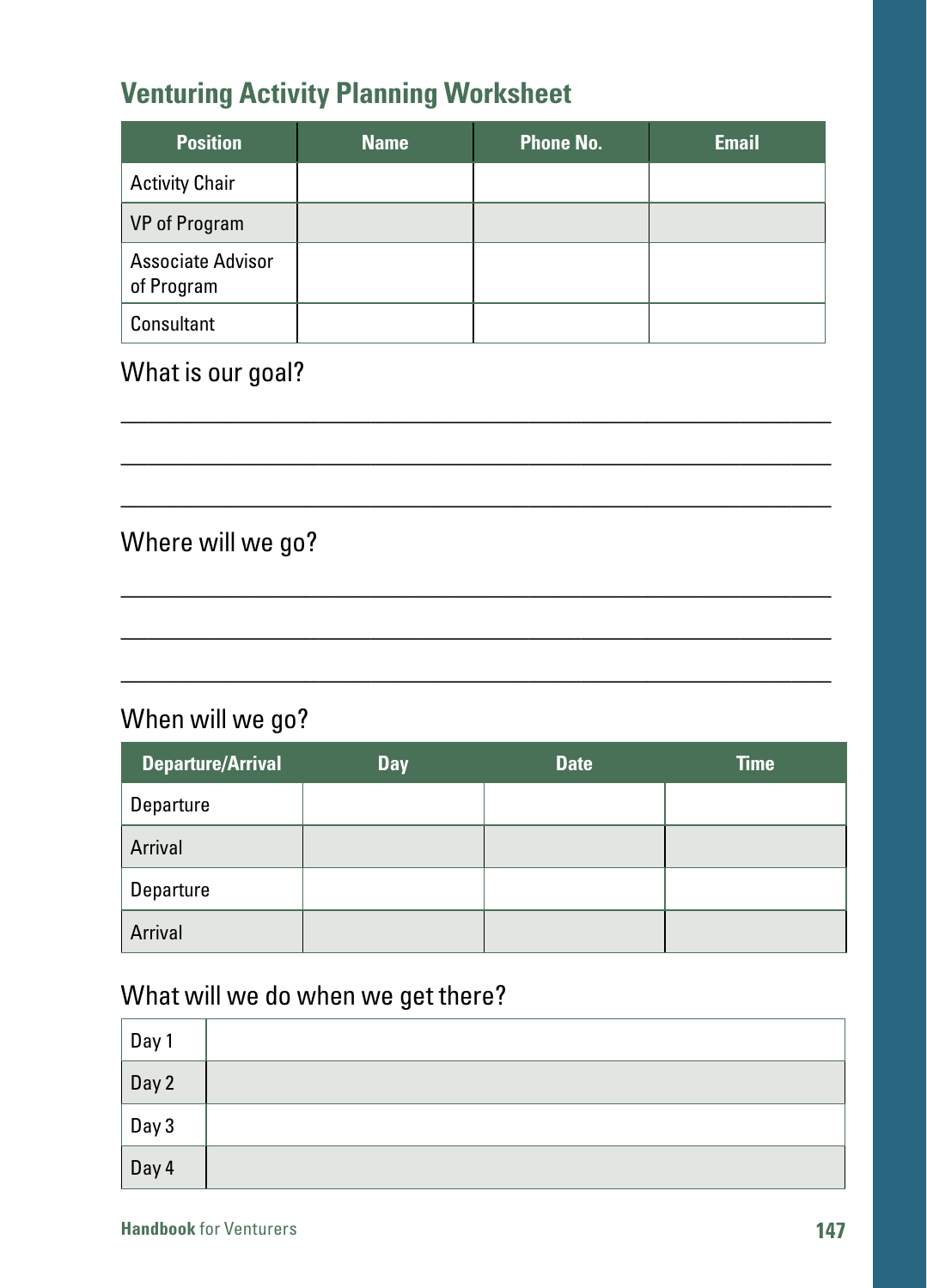# What equipment, supplies, and reservations will we need?

| <b>Personal Gear</b>                |  |  |  |
|-------------------------------------|--|--|--|
| Quantity<br><b>Comments</b><br>Item |  |  |  |
|                                     |  |  |  |
|                                     |  |  |  |
|                                     |  |  |  |

| <b>Crew Gear</b> |          |                 |  |
|------------------|----------|-----------------|--|
| Item             | Quantity | <b>Comments</b> |  |
|                  |          |                 |  |
|                  |          |                 |  |
|                  |          |                 |  |

| <b>Permits and Reservations</b> |          |                 |  |
|---------------------------------|----------|-----------------|--|
| Item                            | Quantity | <b>Comments</b> |  |
|                                 |          |                 |  |
|                                 |          |                 |  |
|                                 |          |                 |  |

| Lodging |  |  |  |
|---------|--|--|--|
|         |  |  |  |
|         |  |  |  |
|         |  |  |  |

| <b>Other</b> |
|--------------|
|              |
|              |
|              |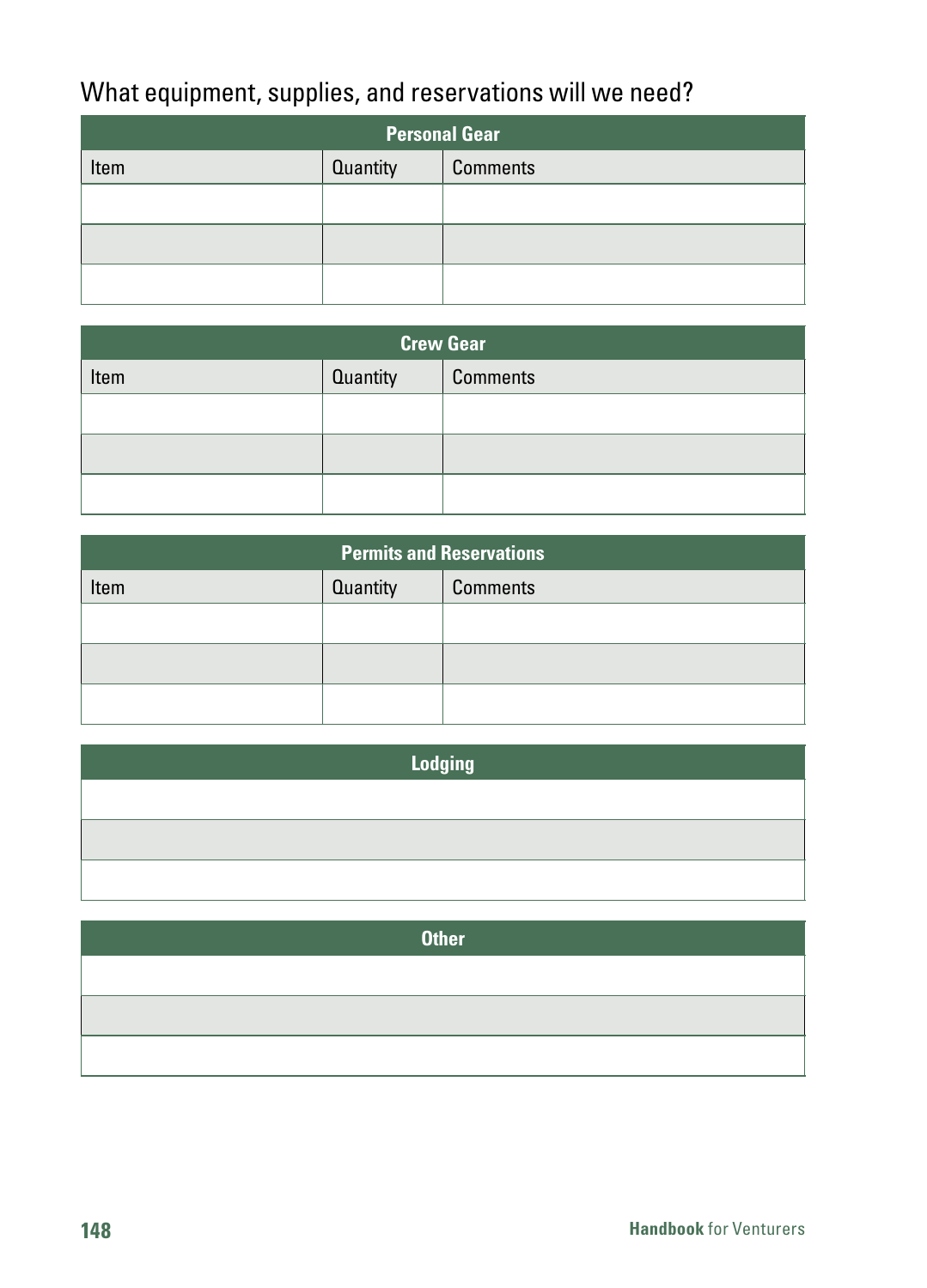## How will we get there?

Please attach maps/driving directions for each stop of the trip.

## How can we manage risk?

Analysis and Management of Risk (What-If Plan)

| <b>Hazard</b> | <b>Severity</b> | <b>Frequency</b> | <b>Assessment</b> | <b>Corrective Action(s)</b> |
|---------------|-----------------|------------------|-------------------|-----------------------------|
|               |                 |                  |                   |                             |
|               |                 |                  |                   |                             |
|               |                 |                  |                   |                             |

\_\_\_\_\_\_\_\_\_\_\_\_\_\_\_\_\_\_\_\_\_\_\_\_\_\_\_\_\_\_\_\_\_\_\_\_\_\_\_\_\_\_\_\_\_\_\_\_\_\_\_\_\_\_ \_\_\_\_\_\_\_\_\_\_\_\_\_\_\_\_\_\_\_\_\_\_\_\_\_\_\_\_\_\_\_\_\_\_\_\_\_\_\_\_\_\_\_\_\_\_\_\_\_\_\_\_\_\_ \_\_\_\_\_\_\_\_\_\_\_\_\_\_\_\_\_\_\_\_\_\_\_\_\_\_\_\_\_\_\_\_\_\_\_\_\_\_\_\_\_\_\_\_\_\_\_\_\_\_\_\_\_\_

#### Emergency Communications

| <b>Position</b>                                 | <b>Name</b> | <b>Phone No.</b> | <b>Email</b> |
|-------------------------------------------------|-------------|------------------|--------------|
| <b>Chief Emergency</b><br><b>Contact (Home)</b> |             |                  |              |
| Nearest EMS                                     |             |                  |              |
| <b>Council Scout</b><br>Executive               |             |                  |              |

Nearest Medical Facility to Adventure Location (including address and contact information)

\_\_\_\_\_\_\_\_\_\_\_\_\_\_\_\_\_\_\_\_\_\_\_\_\_\_\_\_\_\_\_\_\_\_\_\_\_\_\_\_\_\_\_\_\_\_\_\_\_\_\_\_\_\_ \_\_\_\_\_\_\_\_\_\_\_\_\_\_\_\_\_\_\_\_\_\_\_\_\_\_\_\_\_\_\_\_\_\_\_\_\_\_\_\_\_\_\_\_\_\_\_\_\_\_\_\_\_\_ \_\_\_\_\_\_\_\_\_\_\_\_\_\_\_\_\_\_\_\_\_\_\_\_\_\_\_\_\_\_\_\_\_\_\_\_\_\_\_\_\_\_\_\_\_\_\_\_\_\_\_\_\_\_

#### First-Aid Certified Members Attending the Adventure

| <b>Position</b>                            | <b>Name</b> | <b>Phone No.</b> | <b>Email</b> |
|--------------------------------------------|-------------|------------------|--------------|
| <b>First-Aid Certified</b><br>Members      |             |                  |              |
| CPR-Certified<br><b>Members</b>            |             |                  |              |
| <b>Certified Lifeguards</b><br>(if needed) |             |                  |              |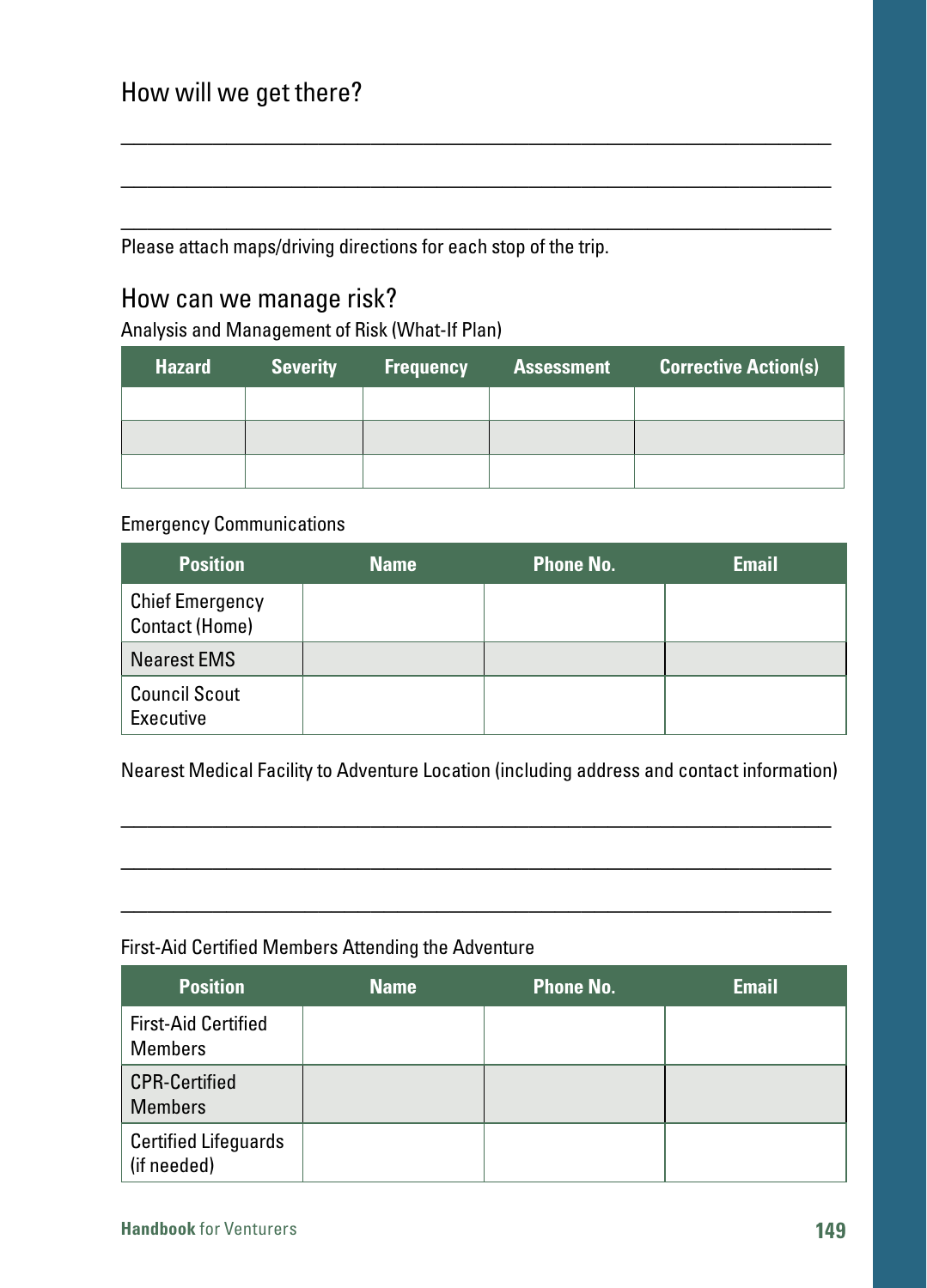### Other Required Training (may be event-specific)

| <b>Position</b>          | <b>Name</b> | <b>Phone No.</b> | <b>Email</b> |
|--------------------------|-------------|------------------|--------------|
| <b>Hazardous Weather</b> |             |                  |              |
| <b>Climb On Safely</b>   |             |                  |              |
| Safe Swim Defense        |             |                  |              |
| <b>Safety Afloat</b>     |             |                  |              |
| Other                    |             |                  |              |

\_\_\_\_\_\_\_\_\_\_\_\_\_\_\_\_\_\_\_\_\_\_\_\_\_\_\_\_\_\_\_\_\_\_\_\_\_\_\_\_\_\_\_\_\_\_\_\_\_\_\_\_\_\_ \_\_\_\_\_\_\_\_\_\_\_\_\_\_\_\_\_\_\_\_\_\_\_\_\_\_\_\_\_\_\_\_\_\_\_\_\_\_\_\_\_\_\_\_\_\_\_\_\_\_\_\_\_\_ \_\_\_\_\_\_\_\_\_\_\_\_\_\_\_\_\_\_\_\_\_\_\_\_\_\_\_\_\_\_\_\_\_\_\_\_\_\_\_\_\_\_\_\_\_\_\_\_\_\_\_\_\_\_

Emergency Response Plan

Weather Forecast (as of \_\_\_\_\_\_\_\_\_\_\_\_\_\_\_\_\_)

| <b>Forecast</b>                | Day 1 | Day 2 | Day 3 | Day 4 |
|--------------------------------|-------|-------|-------|-------|
| High                           |       |       |       |       |
| Low                            |       |       |       |       |
| <b>Chance of Precipitation</b> |       |       |       |       |

### Allergies and Medical Concerns

| <b>Venturer/Advisor</b> | <b>Allergy/Medical Concern</b> | <b>Prevention/Treatment</b> |
|-------------------------|--------------------------------|-----------------------------|
|                         |                                |                             |
|                         |                                |                             |
|                         |                                |                             |

# How much will it cost?

| <b>Budget Item</b>        | <b>Total Cost</b> | <b>Per-Person Cost</b> |
|---------------------------|-------------------|------------------------|
| Transportation            |                   |                        |
| Lodging                   |                   |                        |
| Food                      |                   |                        |
| Training                  |                   |                        |
| Use or Participation Fees |                   |                        |
| Insurance                 |                   |                        |